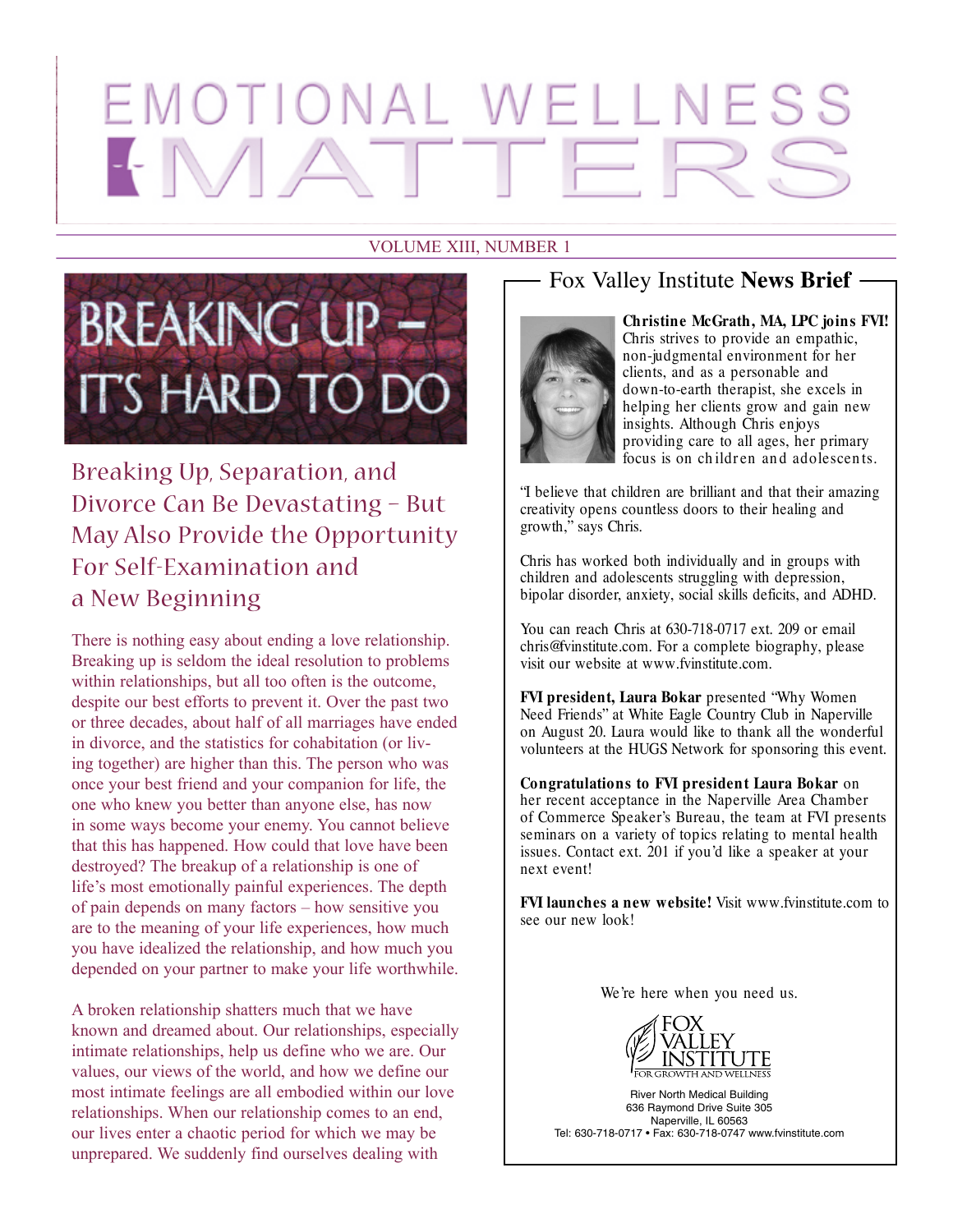a host of emotions and thoughts – grieving, despair, anger, revenge and retaliation, hoping for a miracle, negotiating, feeling out of control, hoping for happiness again and not knowing how to get there, fear, and loneliness – and little of it seems to make sense. (And where is your partner when you need him or her the most?) Most of us have never acquired the tools to deal with a loss of this magnitude. When we entered the relationship, we put our energies into building a life with our partner. We put little effort into learning to be alone again. A breakup forces us to jump into an overwhelming, and often dreaded, world of new experiences.

It is comforting to learn that this time of craziness will come to a close. The sun will shine again. The pain of a breakup, if it is approached constructively, can propel people to confront personal issues and to discover who they are at this stage of life. Many people look back on the time following their breakup as the best time in their lives. It may be painful, but it is also a time when a person can feel fully alive and impelled to look within to determine their strengths, abilities, and challenges.

The ending of a love relationship follows a predictable set of experiences. It is helpful to recognize the feelings associated with each stage of a breakup and to know that these feelings are normal and expected. If you have difficulty in handling the negative feelings that accompany the phases of the process, it will probably be a challenge to cope effectively as you move toward the completion of the breakup. If you accept your painful feelings and explore why things are difficult, you become better able, as a more integrated person, to see your way to a happier resolution.

Let's look at a few of the predictable stages commonly experienced by those in the process of a breakup.

#### **DENIAL**

Denying the truth of the breakup actually helps us to postpone the pain, so denial certainly has a place in the process, at least initially. A problem occurs when we experience so much denial that we are unable to come to terms with the reality of the task before us. There comes a day when "this is not happening to me" is no longer an effective way of coping. Ending the denial stage involves a major shift in our thinking about ourselves, what our partner means to us, and where we must go from here.

#### FFAR-

Most people experiencing a breakup are forced to come to terms with a number of fears. What will people say? Whom can I trust to talk to? How can I handle my partner's anger toward me? How do I deal with my own anger? Am I a complete failure? How can I be a single parent? What about money? Can I do the banking and buy groceries and pay bills and fix the car? Can I handle my loneliness? Am I completely unlovable? Will I ever love anyone else again? Do I have the energy for this much change? When we are dominated by our fears and feel unable to do anything about them, we increase

the likelihood that these will be the very areas where we experience trouble. The best way to handle fear is to confront it head on, with awareness, planning, and support – and this takes courage.

### Loneliness

The loneliness a person experiences at the time of a breakup may feel overwhelming. The finality of ending the relationship, uncertainty about the future, as well as the knowledge that

The best way to handle fear is to confront it head on, with awareness, planning, and support – and this takes courage.

your partner will no longer be there to comfort you or to spend time with you, all contribute to an empty feeling that seems as if it will not go away. While you were in the relationship, you defined yourself as being partnered and you felt that you always had someone there to share your experiences. And now you don't. The clue to dealing with this is to change loneliness to aloneness. *Loneliness* suggests a longing to be with another person. *Aloneness* can be a time to see who you are – you have the opportunity to explore your independence and challenge yourself to do things on your own. It can be a valuable time of self-exploration and self-enhancement. Aloneness might not last long, or at least not long enough, so it can be seen as a valuable opportunity.



**This newsletter is intended to offer general information only and recognizes that individual issues may differ from these broad guidelines. Personal issues should be addressed within a therapeutic context with a professional familiar with the details of the problems. ©2005 Simmonds Publications: 5580 La Jolla Blvd., #306, La Jolla, CA 92037 Website ~ www.emotionalwellness.com**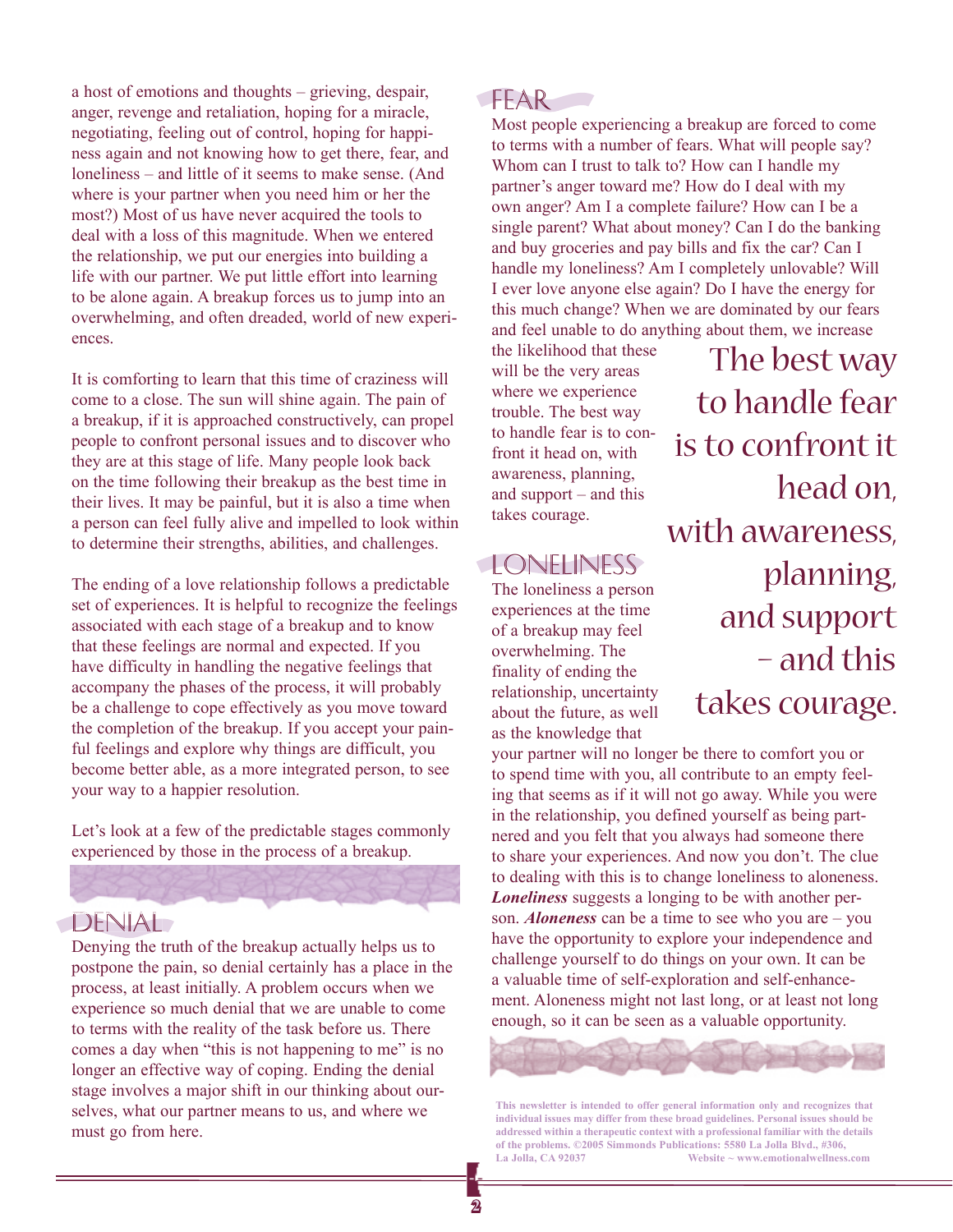#### Friendship

The breakup is a true test of just who your real friends are. It is important to draw on the emotional support of friends during this time. Unfortunately, many of your friends were those who knew you as a couple and they may have to choose between you. Those who try to stay neutral may find it difficult. Some may feel that your breakup somehow threatens their own relationships, and some friends may now find it difficult to relate to you as a single person. Not only that, but you may find it difficult to trust others during a breakup. Getting out, feeling free, trusting wisely, and opening up to others becomes a major goal of healthy adjustment.

#### **GRIEVING**

It is normal, and indeed necessary, to experience a period of grieving over the end of the relationship. You may feel depressed for some time and experience changes in your energy levels, as well as your sleeping and appetite patterns. You may dwell on negative thoughts for a period of time and find it difficult to find pleasure in everyday events. If your negative thinking turns into self-destructive thoughts, you should find a professional therapist who can help you. As unpleasant as this period of grieving may feel, comfort yourself with the knowledge that this is most likely a temporary phase and it is how you are saying goodbye so that you can move on to a healthier and happier future.

#### ANGER

People ending their relationships usually say that they never knew they could have so much anger. The rage seems overwhelming at times. Think about it – you have just lost one of the most important things in your life and your partner may seem like your enemy. You have a lot to be angry about. Use this opportunity to look within – explore your anger and find out how it helps and hurts you. *One rule: don't engage in any behavior you will feel sorry about later on!* Because it may be difficult to contain your anger at this time, your partner is not the appropriate target for your anger. Instead, process your anger by talking about it with a trusted friend or therapist. Anger is helpful in the sense that it helps us end the loyalty and trust we used to feel for our partner, and this allows us to move on.

Think of the ending of your relationship as a journey, which you take one step at a time. Some of these steps are challenging. Not only do we have to confront all of the stages listed above, but we must also deal with

making the final break emotionally, understand what really went wrong, learn to feel comfortable with ourselves again, see ourselves as single people, make new friends, forge new purposes and goals, and learn again about trust and love. As painful as this journey may seem at first, it can lead to a life which is better – and it can be much better.

## Dumpers and Dumpees

A breakup seems easiest for couples who decide mutually to end the relationship. In most cases, however, as suggested by Bruce Fisher and Robert Alberti, in their book, *Rebuilding: When Your Relationship Ends*, a breakup involves a *dumper*, the party who takes the initiative to end the relationship, and a *dumpee*, the one who wants the relationship to continue. Sometimes, when one analyzes the nature of the relationship, it may be difficult to decide just who is the dumper and the dumpee. In general, however, the dumper is the one who says it is all over, and the dumpee is the one in shock who begs the other not to leave. Dumpees often say they were taken completely by surprise by their partner's announcement.

The breakup experience is often very different for each of the two parties. The dumper usually began preparing for the end well before the final announcement, and the actual parting often comes as a relief for the dumper. The primary emotion experienced by the dumper is *guilt*. The dumpee, on the other hand, is usually hit by surprise and with a great deal of pain. The turmoil of the breakup itself is usually much more intense for the dumpee, but it is this pain that can motivate more personal growth. The main task of the dumpee is to work through feelings of *rejection*. Both parties usually experience a great deal of pain as their relationship comes to an end, although the pain of guilt is different from the pain of rejection. For a healthy adjustment it is important to recognize which role has been assumed, dumper or dumpee, and to work on the issues appropriate to that role.